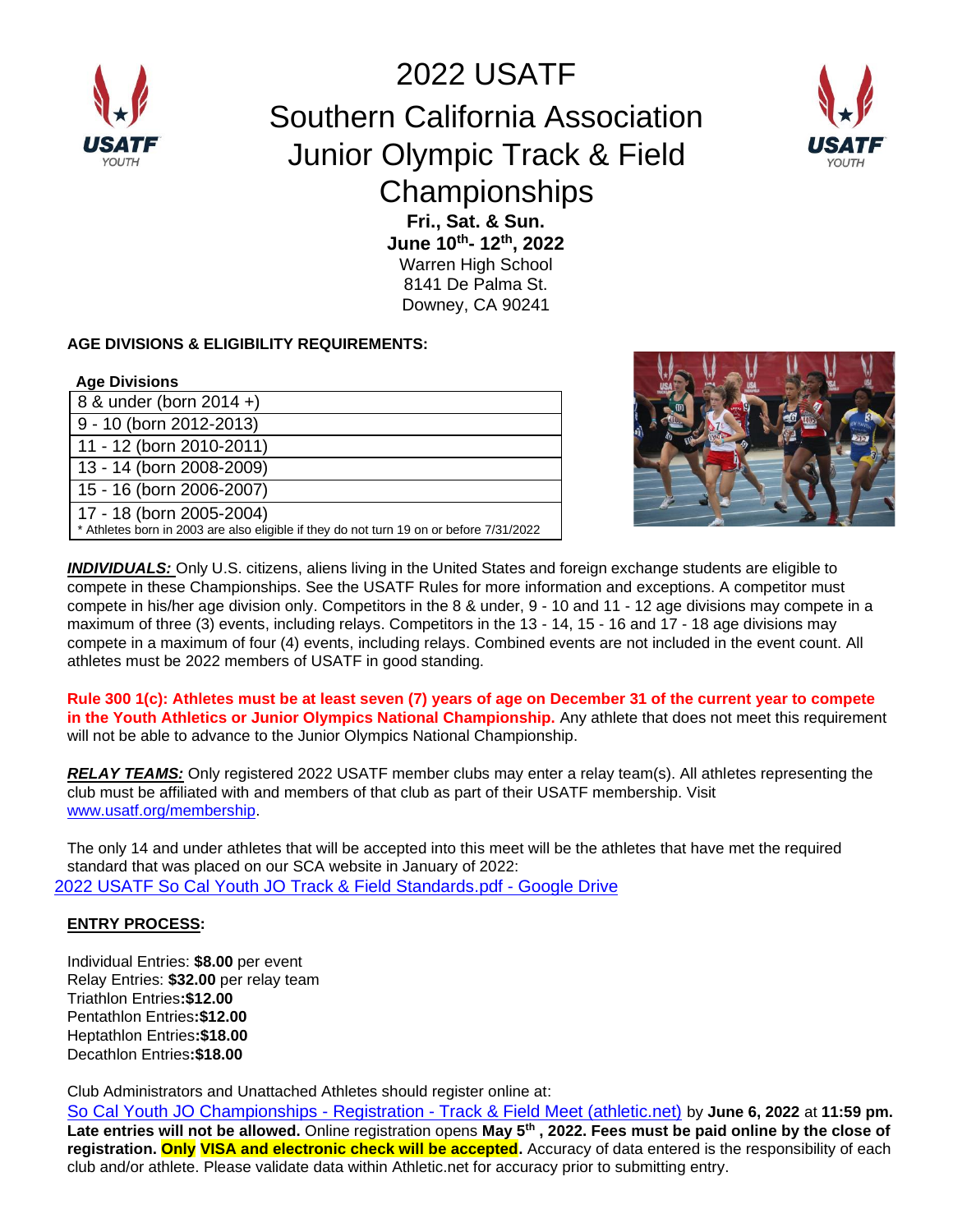*Those wishing to compete in the combined events must register and pay entry fees in order to move on to Regionals. All registered combined event athletes will be waived from the SCA championships to the Region 15 championships in San Diego. The combined event is not included in the event count for the SCA championship meet.*

**Valid 2022 USATF Membership and Proof of Birth is required for participation.** Before registration, please ensure that the national office has received (via mail or fax) a copy of the athlete's Proof of Birth (copy of birth certificate, passport, certified baptismal record, driver's license or U.S. government identification). See Rule 300.1 (i) for further explanation. Age verifications must be uploaded to the USATF connect website under "athlete verifications". **Age verifications and memberships must be completed prior to the close of registration**. It is your responsibility to ensure that all of this is taken care of and completed. It is suggested that you have your registrations and age verifications completed by June 1st to be safe.

The 90 day USATF Transfer rule is in effect. There are no changes in affiliation or roster additions after the close of registration of the USATF Southern California Association Youth Championship.

**Meet Director: John Wachowski Phone: 909-815-9270 For questions, contact at: [youthvc@scausatf.org](mailto:youthvc@scausatf.org)**

**SANCTION:** Southern California Association USATF. USATF rules will apply with special provisions for youth athletics.

**WAIVER:** All athletes who participate in the USATF Junior Olympic Program must complete the Junior Olympic Participant Waiver and Release form. This form is already integrated in the online entry system and can be completed electronically; it can also be obtained via your association. All forms must be submitted at the first round of the Junior Olympic series.

**WAIVER TO THE JUNIOR OLYMPICS:** The Youth Athletics Executive Committee may advance any athlete into the National Junior Olympics meet because of extraordinary circumstances. The request must be made through the SCA Youth Chair, Sanoma Evans in writing to [youth@scausatf.org](mailto:youth@scausatf.org).

Athletes who compete in the Junior National Championships, World Youth Track and Field Trials, United States Olympic Selection Competition, Youth Olympic Games Trials or any additional event authorized by the National Youth Executive Committee may be entered in the National Junior Olympic meet without having to compete in the Association or Regional meet provided that they meet the Youth Athletics age limits. Acquisition of the waiver and completion of the entry to the National meet must be made prior to the Regional 15 meet via the SCA Youth Chair, Sanoma Evans in writing to [youth@scausatf.org](mailto:youth@scausatf.org) .

**PLEASE NOTE:** Due to restrictions at the venue at Warren High School, we will not be able to host the Steeplechase nor the Hammer. Those athletes that were already registered in the event as of the close of registration will be waived through to the Region 15 Championship in Escondido, CA.

**AWARDS:** USATF Junior Olympic medals will be awarded to the top three (3) individuals and the top three (3) relay teams in each event of each age division.

**ADVANCEMENTS:** The top 8 individuals and relay teams in each event of each age division will advance to the USATF Region 15 Championships to be held on **June 23-26, 2022** at Orange Glen HS in Escondido, CA**.** Registration must be completed by June  $17<sup>th</sup>$  at 11:59PM. \*\*"Move-up" information will be available in a revised memo

The National Junior Olympic Championships will be held from Monday, July 25 through Sunday, July 31st , 2022 in Sacramento, CA. The top 5 athletes at the Region 15 Championships will qualify for the National Championships, in combined events the top 2 athletes will qualify. Information is available at**:** [2022 USATF National Junior Olympic](https://www.usatf.org/events/2022/2022-usatf-national-junior-olympic-track-field-cha)  [Track & Field Championships | USA Track & Field.](https://www.usatf.org/events/2022/2022-usatf-national-junior-olympic-track-field-cha)

**IMPLEMENT WEIGH-IN:** Weights and Measures will be available on Friday at 3pm (for discus only), Saturday from 7:30 am - noon and Sunday from 6:30 am -noon. All implements, including pole vault poles used in competition are required to be cleared prior to competition.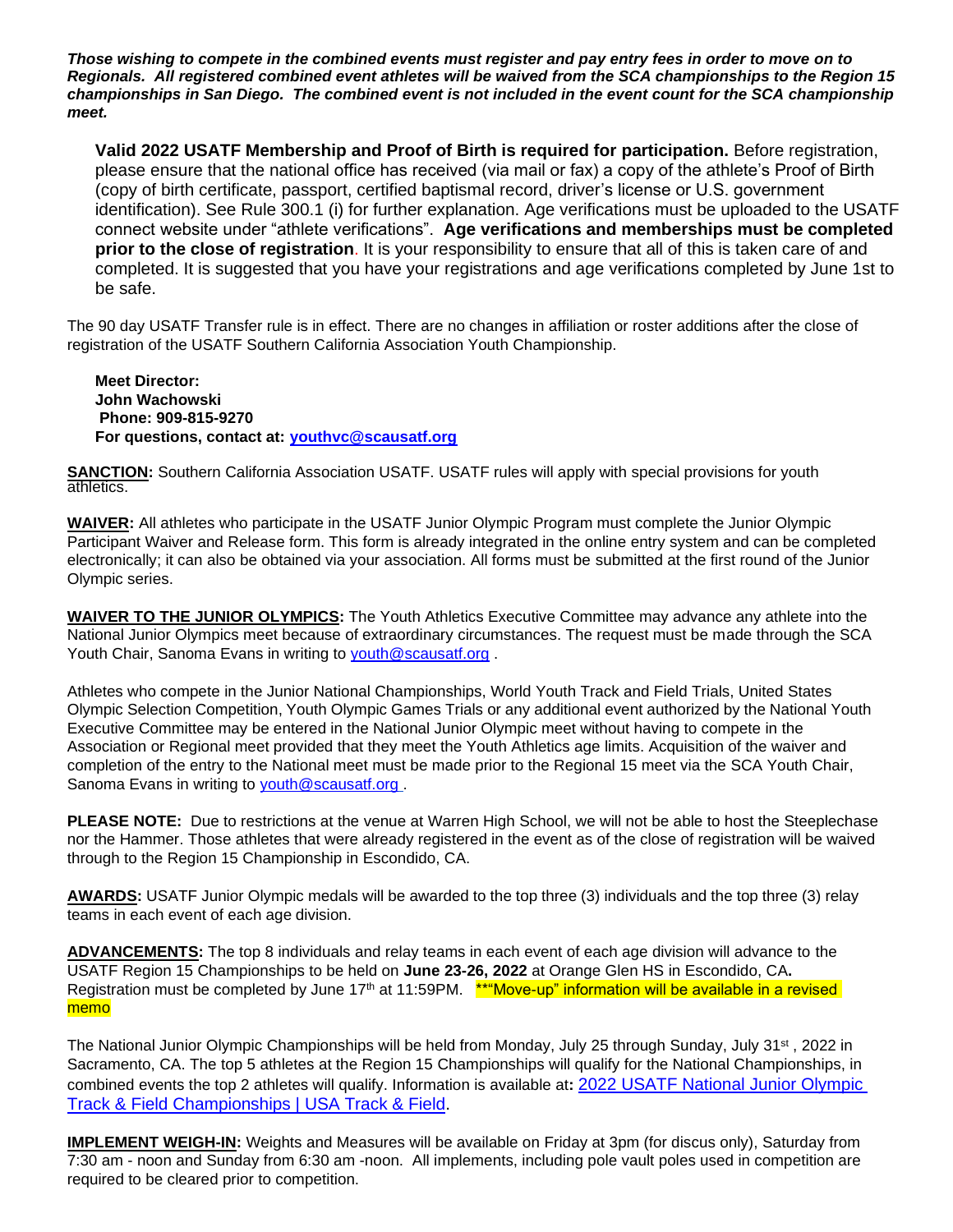#### **COACHES INFO: The Coaches meeting will take place Saturday at 8:40am center field.**

**ALL COACHES MUST BE REGISTERED, BACKGROUND CHECKED AND HAVE COMPLETED THE FULL COURSE OF SAFE SPORT!! IF YOUR CHILD IS BEING COACHED BY AN UNATTACHED COACH THEY TOO NEED ALL THE REQUIREMENTS!! KEEPING OUR CHILDREN SAFE IS OUR #1 PRIORITY!! COACHES WILL NEED TO OBTAIN A COLORED WRISTBAND FROM THE REGISTRATION TABLE IN ORDER TO ENTER THE FIELD AT ANY TIME. THE LIST OF APPROVED COACHES WILL COME DIRECTLY FROM THE USATF COACHES REGISTRY. IT IS YOUR RESPONSIBILITY TO MAKE SURE THAT YOUR NAME IS ON THAT LIST. NO ONE WILL BE ALLOWED ON THE FIELD WITHOUT A WRISTBAND.**

**STARTING BLOCKS:** Starting blocks will be provided. Personal blocks will not be allowed onto the track.

**EVENT CHECK-IN:** There will be separate check-in areas for Running and Field events. Athletes entered in field events will check in directly with the Official in charge of the event. Athletes entered in running events will check in at the southwest corner of the track through the gate. Each event will be given a 1st, 2nd and 3rd call. The event check in for each event will close 5 minutes after the 3rd call. If athletes are involved in a field event and a running event that is taking place at the same time the athlete is to notify the field event Official that they need to check in for the running event. It is the responsibility of the athlete and the Coach to ensure that the athlete is where they are supposed to be. Please be reminded that competition will continue. Those participating in the horizontal jumps should remember that the bar can go up but it cannot go back down for any reason.

**COMPETITION BIB NUMBERS:** All competitors must wear their assigned bib numbers during competition and on the front on their jerseys only. If an athlete loses the bib number, a replacement can be purchased for a fee of \$**5.00**. Team packets and Bib numbers will be available for pick-up at the registration table at 3:30pm on Friday, June 10, 2022 and at 7:15 a.m. on Saturday and 6:45 a.m. on Sunday.

**EVENT RESULTS:** During competition, event results will be posted at **www.livetrackresults.com** . In addition, event results will be posted at **[www.scausatf.org/youth](http://www.scausatf.org/youth) and [www.athletic.net](http://www.athletic.net/)** on June 12th in the evening.

**PROTESTS:** There will be a \$**75.00** fee for all protests. Protests must be submitted to the Protest Referee at once and no later than 30 minutes after a result has been posted. The protest fee will be refunded if the protest is upheld. Only violations of the USATF Rules of Competition may be protested. Judgment calls made by meet officials cannot be protested except where allowed by rule. Each club is sent a rule book, I suggest you bring it with you to the meet. The protest fee will be refunded if the protest is upheld. There will be a protest clerk assigned to take care of any problems that arise during the competition. Do not go to the Timing tent for any reason. Do not approach any official! That is what the protest clerk is for. If you ignore this request, there is a very high probability that you will be removed from the meet. Please read and relay this message to all of your coaches/parents and athletes.

#### **RULES – CONDUCT & FACILITY:**

- **● 3/16th or smaller pyramid spikes are required. No other spikes are allowed. Shoes will be checked before entry onto the field for both running and field events.**
- Coaches, be aware that you are responsible for your athletes. Know where they are at all times. You **are also responsible for other people at the meet that are affiliated with your club. You will be held responsible for any negative activity.**
- **● Profane language, aggressive behavior or actions deemed not sportsmanlike or in keeping with a youth friendly environment are prohibited.**
- **● Canopies must be secured and are limited to the top portion of the stadium. Large umbrellas may not be used in the mid or lower areas of the stadium as they impede spectator views.**
- NO basketballs, footballs, soccer balls, radios or skateboards are allowed in the stadium. They will be **confiscated.**
- NO regular dogs or designer dogs are allowed in the stadium per campus rules. You and your animal **will be asked to leave the facility.**
- **● No drinking of alcoholic beverages or smoking of anything is allowed on the campus around the stadium. Your team will be held accountable.**
- **● Water is the only beverage that can be taken onto the field. No sports drinks of any kind.**
- **● No food, sunflower seeds or gum is allowed on the infield.**
- **● The WARREN HS CAMPUS is off limits!!!! We are restricted to the stadium.**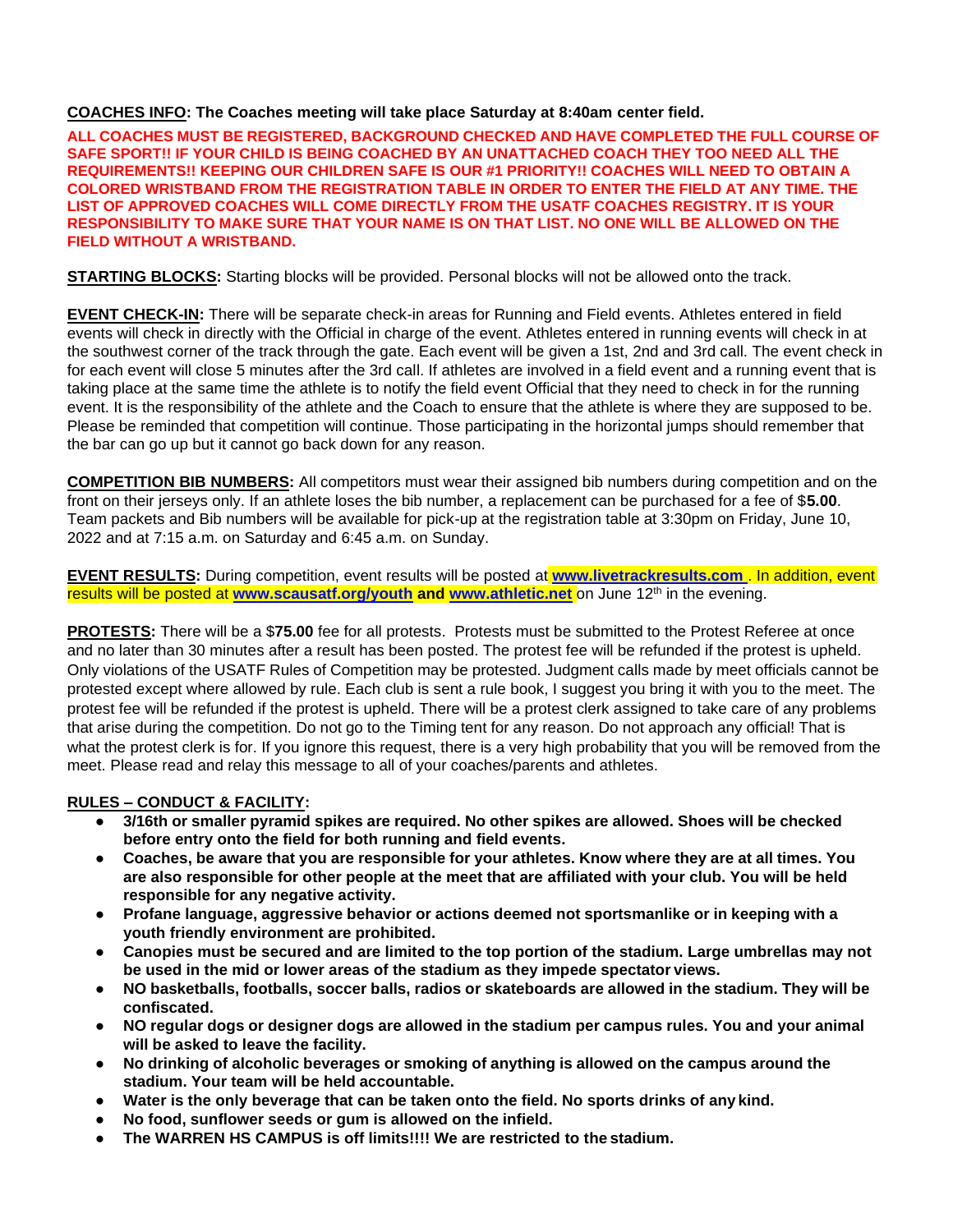**GATE ADMISSION FEES:** Admission to this USATF Southern California Association Youth Championship is free.

**PARKING:** TBD but no more than \$5 per vehicle.

**RV Parking:** No RV parking available.

**Event Merchandise:** Commemorative clothing will be available for purchase.

**Vendor Opportunities:** Vendors must be approved by the Financial Secretary Tia Fishback at [youthfin@scausatf.org](mailto:%20youthfin@scausatf.org%20.) 

**CONTACT: John Wachowski Phone #: 909-815-9270 E-mail: [Youthvc@scausatf.org](mailto:Youthvc@scausatf.org)**

[.](mailto:%20youthfin@scausatf.org%20.)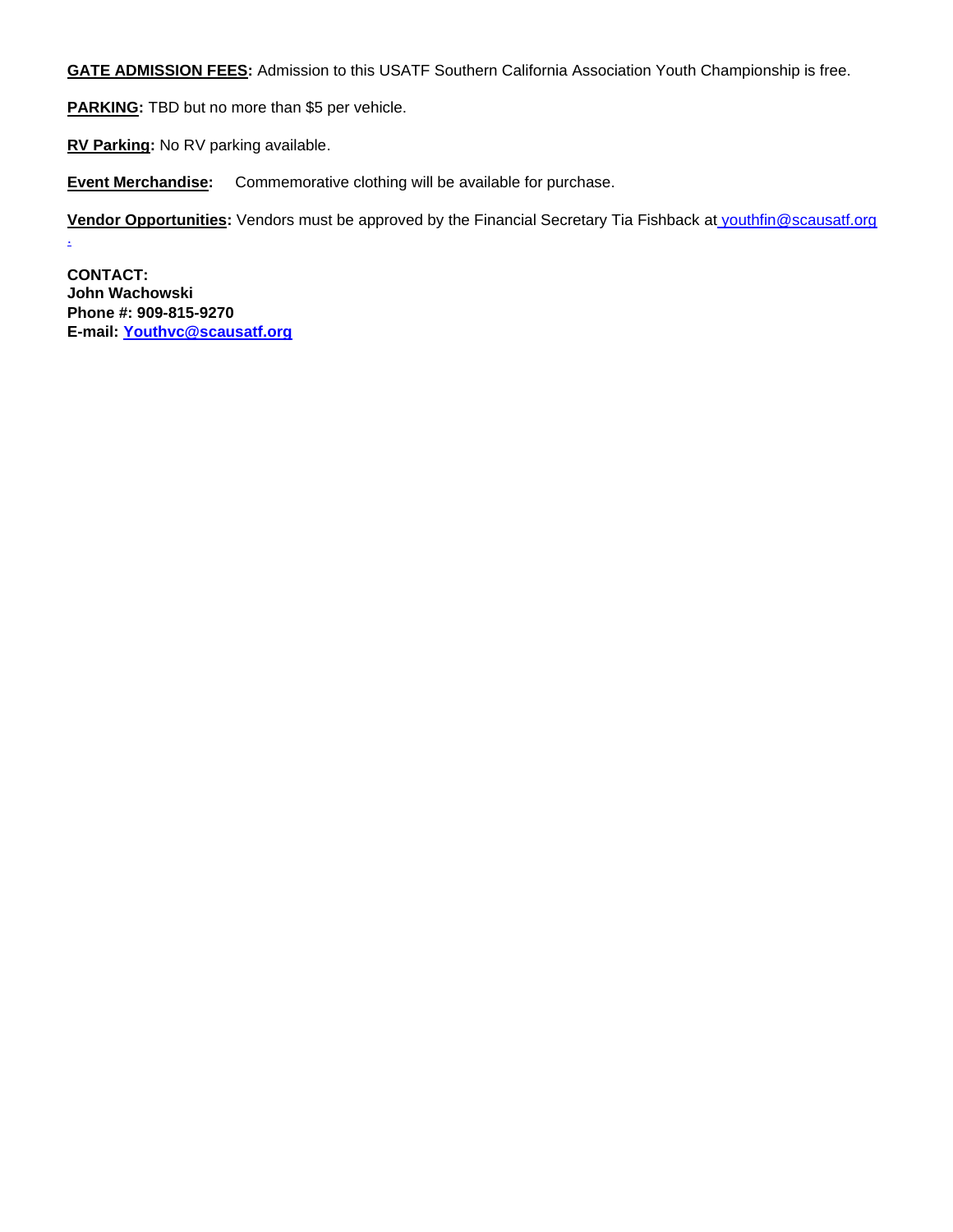# ORDER OF EVENTS

# **June 10th—Friday ( Warren High School)**

## RUNNING EVENTS Start Time: 5:00pm

| Final      | 9/10 through 11/12  |
|------------|---------------------|
| Final      | 13/14 through 17/18 |
| Final      | 11/12 through 17/18 |
| Semi-Final | All divisions       |
|            |                     |

## FIELD EVENTS Start Time 5:00pm (\*\*\***DISCUS ONLY WILL START AT 4:00PM)**

| ***Discus<br>(NO TENT SET UP IN WARM UP<br>AREA DURING THIS EVENT) | Final | 17/18W, 17/18M, 15/16G, 15/16B, 13/14G, 13/14B,<br>11/12G, 11/12B |
|--------------------------------------------------------------------|-------|-------------------------------------------------------------------|
| Long Jump Pit 1 (north)                                            | Final | 8U G, 17/18W, 15/16G                                              |
| Long Jump Pit 2 (south)                                            | Final | 8U B, 17/18M, 15/16B                                              |

## **June 11th- Saturday**

## RUNNING EVENTS Start Time: 9:00am

| 1500m Run    | Final | All divisions            |                                |
|--------------|-------|--------------------------|--------------------------------|
| 100m Dash    |       | Semi-Final All divisions |                                |
| 400m Dash    |       | Final                    | All divisions                  |
| 110m Hurdles |       | Final                    | 17/18M, 15/16B                 |
| 100m Hurdles |       | Final                    | 17/18W, 15/16G, 13/14B, 13/14G |
| 80m Hurdles  |       | Final                    | 11/12G, 11/12B                 |
| 4x100m Relay |       | Semi-Final All divisions |                                |
| 4x800m Relay |       | Final                    | 11/12 through 17/18            |
| 200m Dash    |       | Semi-Final All divisions |                                |

## FIELD EVENTS Start Time: 9:00am

| Long Jump Pit 1(north) | Final | 13/14G, 11/12G, 9/10G                       |
|------------------------|-------|---------------------------------------------|
| Long Jump Pit 2(south) | Final | 11/12B, 9/10B, 13/14B                       |
| High Jump              | Final | 11/12G, 13/14G, 13/14B, 11/12B              |
| Mini Javelin           | Final | 8UG, 8UB, Finn-11/12G, 11/12B, 9/10G, 9/10B |
| <b>Shot Put Pit</b>    | Final | 11/12G, 11/12B 9/10G, 9/10B, 8UG, 8UB       |
|                        |       |                                             |

\*Pole Vault Final 13/14B, 15/16B, 17/18M